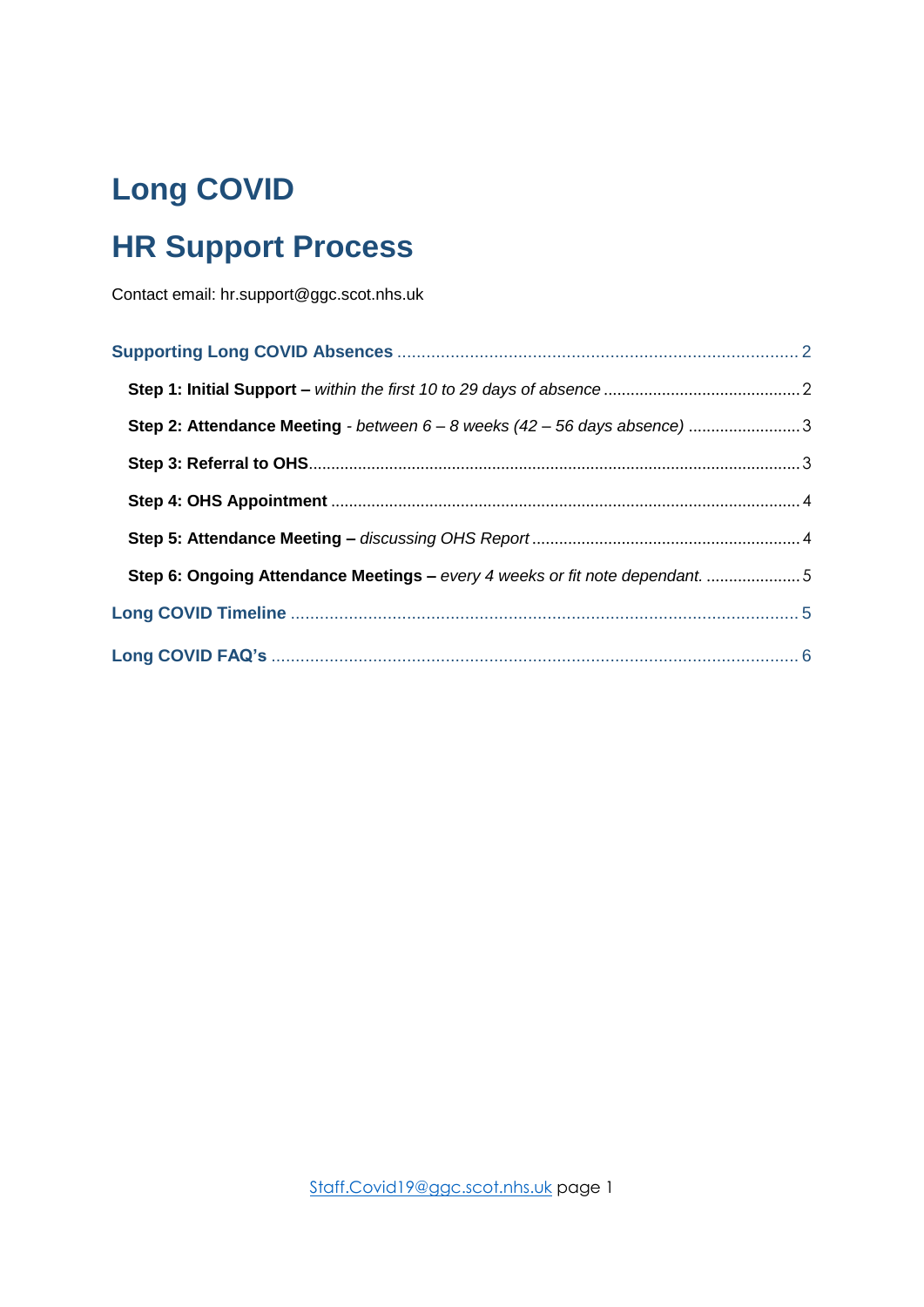### **Introduction**

Our 6 Step Process will guide managers and employee on the overall process of supporting Long COVID absence going forward.

## <span id="page-1-0"></span>**Supporting Long COVID Absences**

#### <span id="page-1-1"></span>**Step 1: Initial Support** *– within the first 10 to 29 days of absence*

An employee unfit to return to work after the 10 day isolation period due to COVID symptoms will be recorded as Long COVID and their ongoing absence highlighted to the HRSAU.

 $\uparrow$  The HRSAU will make contact with the employees' line manager to advise that a fit note is required to support the ongoing absence and obtain additional information including the specific reason for absence and fit note expiry date.

If the absence is likely to continue beyond 29 days, the HRSAU will advise that a HR Representative will be assigned to support with the absence and a meeting should be arranged once the absence reaches this point.

During this period, the employees' line manager should continue to have regular supportive discussions with the employee to ensure that they are receiving help from their GP, are sign posted to the appropriate resources and to discuss any adjustments that could be made to allow the employee to return to the workplace.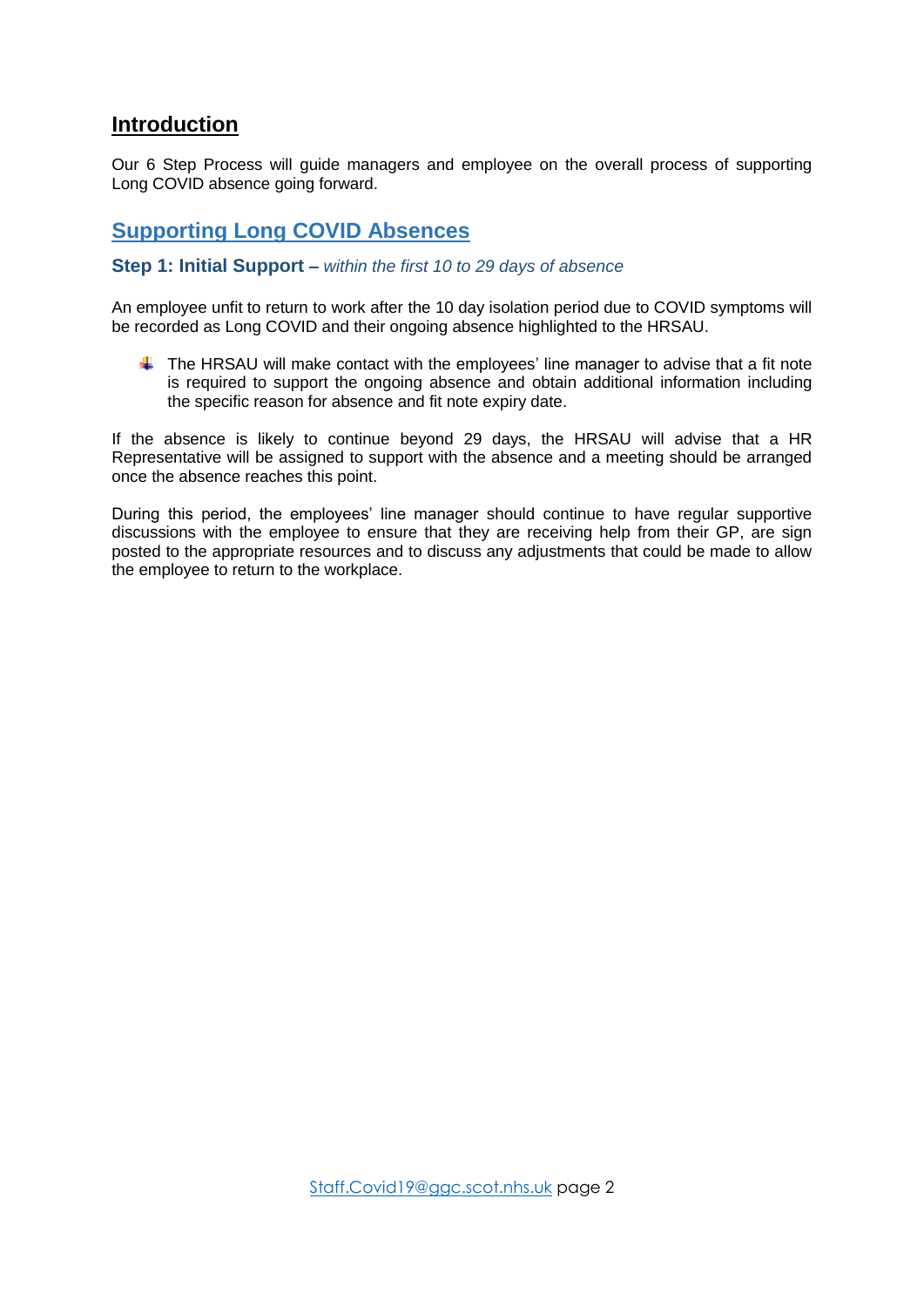#### <span id="page-2-0"></span>**Step 2: Attendance Meeting** *- between 6 – 8 weeks (42 – 56 days absence)*

If the employee remains unfit for work due to long COVID, the HRSAU will contact the manager to advise that an Attendance Meeting should be arranged in accordance with [NHS Scotland](https://workforce.nhs.scot/policies/attendance-policy-overview/)  [Workforce Attendance Policy.](https://workforce.nhs.scot/policies/attendance-policy-overview/) The employee will receive a letter from their manager inviting them to an attendance meeting with at least 14 days' notice provided. The manager will then arrange and chair the meeting with the employee at which a member of the HR Team will be available to virtually attend. The employee will also have the opportunity to attend the meeting accompanied.

#### *Please ensure you use the COVID Attendance Management letter templates. Both letters can be located on our HR COVID Support Page.*

As part of the Attendance Meeting the following will be discussed:

- How the employees recovery is progressing and any treatment or developments that may impact on the timescales for their return to work;
- Any medical advice or information that the employee wishes to share e.g. from an Occupational Health Service (OHS) self-referral
- The benefits of a management referral to OHS in supporting your return to work
- Any workplace adjustments which would support their return to work
- Medical certification requirements for pay purposes
- Annual leave entitlement
- Update the employee on any workplace developments
- Any other relevant points

Consideration should be given to submitting a [management referral](https://www.nhsggc.org.uk/working-with-us/hr-connect/occupational-health/management-referrals/) to OHS. Please note that not every employee who is absent will require a referral to OHS and this should be considered on a case by case basis. Where a referral would be required, this should be discussed with the employee prior to a management referral being submitted.

Following the Attendance Meeting the manager should maintain regular contact with the employee. If the employee continues to be unfit for work then a further formal attendance meeting would be arranged.

#### <span id="page-2-1"></span>**Step 3: Referral to OHS**

As part of the Attendance Meeting discussions regarding the absence of any improvement, an indicated return date of the employee and/or where further advice is required, consideration should be given to submitting a [management referral](https://www.nhsggc.org.uk/working-with-us/hr-connect/occupational-health/management-referrals/) to OHS. Please note that not every employee who is absent will require a referral to OHS and this should be considered on a case by case basis. Where a referral would be required, this should be discussed with the employee prior to a management referral being submitted.

Management referrals should include all relevant information with regards to the employee's COVID related absence and details of the following:

- Confirmation of COVID infection and possible long COVID symptoms (even if provisional diagnosis) by GP/Hospital/specialist.
- As much factual background information as known regarding history, symptoms reported and advice/treatment received to date (if known).
- Any other relevant health matters which be impacting on recovery/return to work.
- Details of any adjustments or support measures which have been considered prior to referral.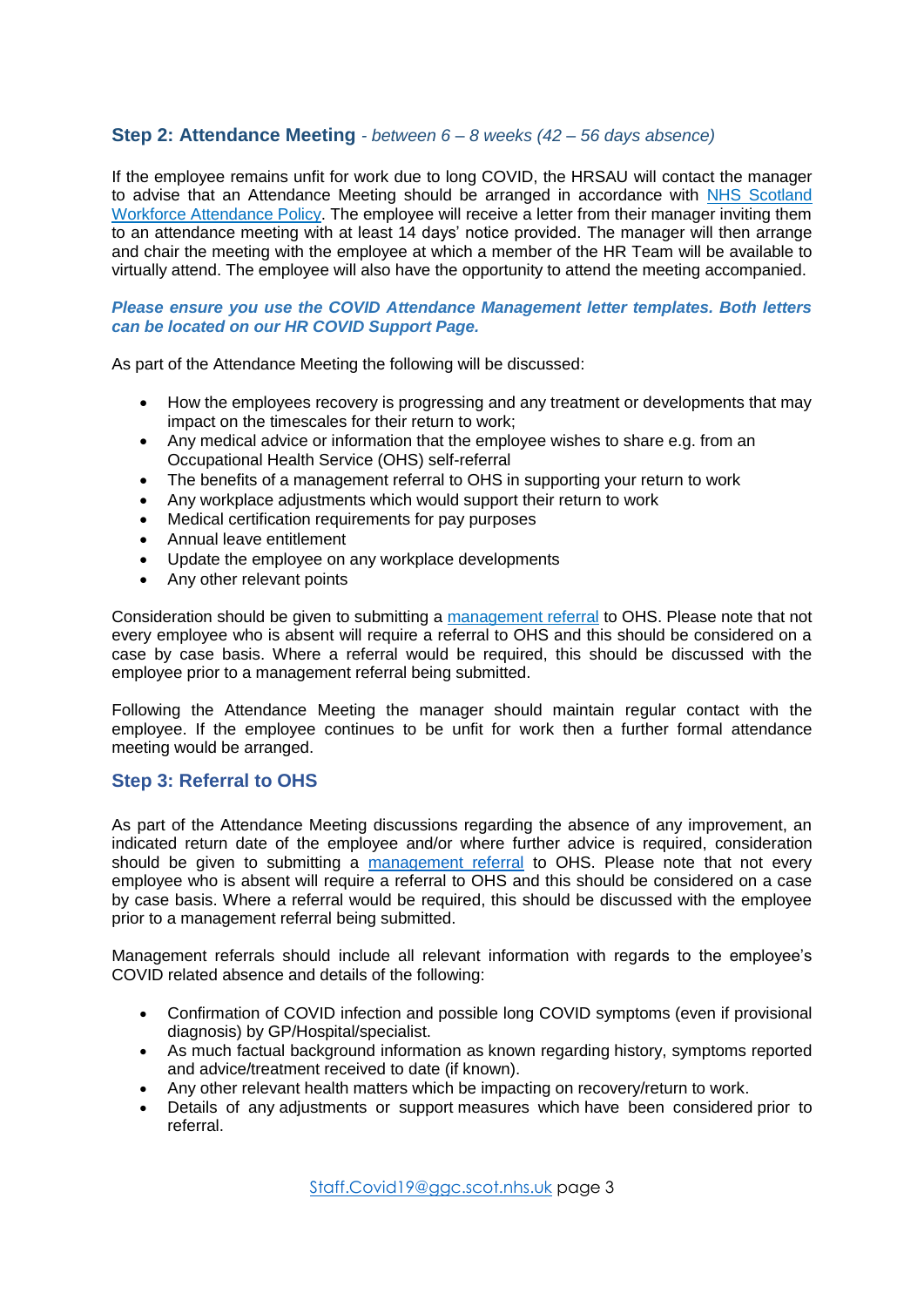OHS referral should be forwarded on to the HR Representative who will check and approve the referral information before forwarding this onto Helen Downie, Lead Nurse at OHS.

OHS will consider an appointment with the Physio and Mental health team for further assessment. OHS will provide an updated report to the manager and HR Representative regarding the outcome of the assessment, the employees fitness to work, any reasonable adjustments to be considered and a timescale for review (if applicable).

#### <span id="page-3-0"></span>**Step 4: OHS Appointment**

On receipt of the referral, OHS will triage the employee and where appropriate, will arrange to contact the employee to discuss the referral and their ongoing COVID absence. Following the appointment, OHS will advise on the employee's fitness to work status and where applicable, recommend any reasonable adjustments for consideration. OHS will also sign post the employee to any appropriate resources.

#### <span id="page-3-1"></span>**Step 5: Attendance Meeting –** *discussing OHS Report*

At the Attendance Meeting, discussions will take place regarding the OHS Report and the advice provided. If the employee is able to return to work with adjustments, these will be discussed in detail and agreed between the employee and the line manager. If the employee is unable to return to work, any future OHS appointments and the timescale for review will be noted. Furthermore, a plan for keeping in touch with the employee will be agreed, i.e regular check-in phone call every 1-2 weeks.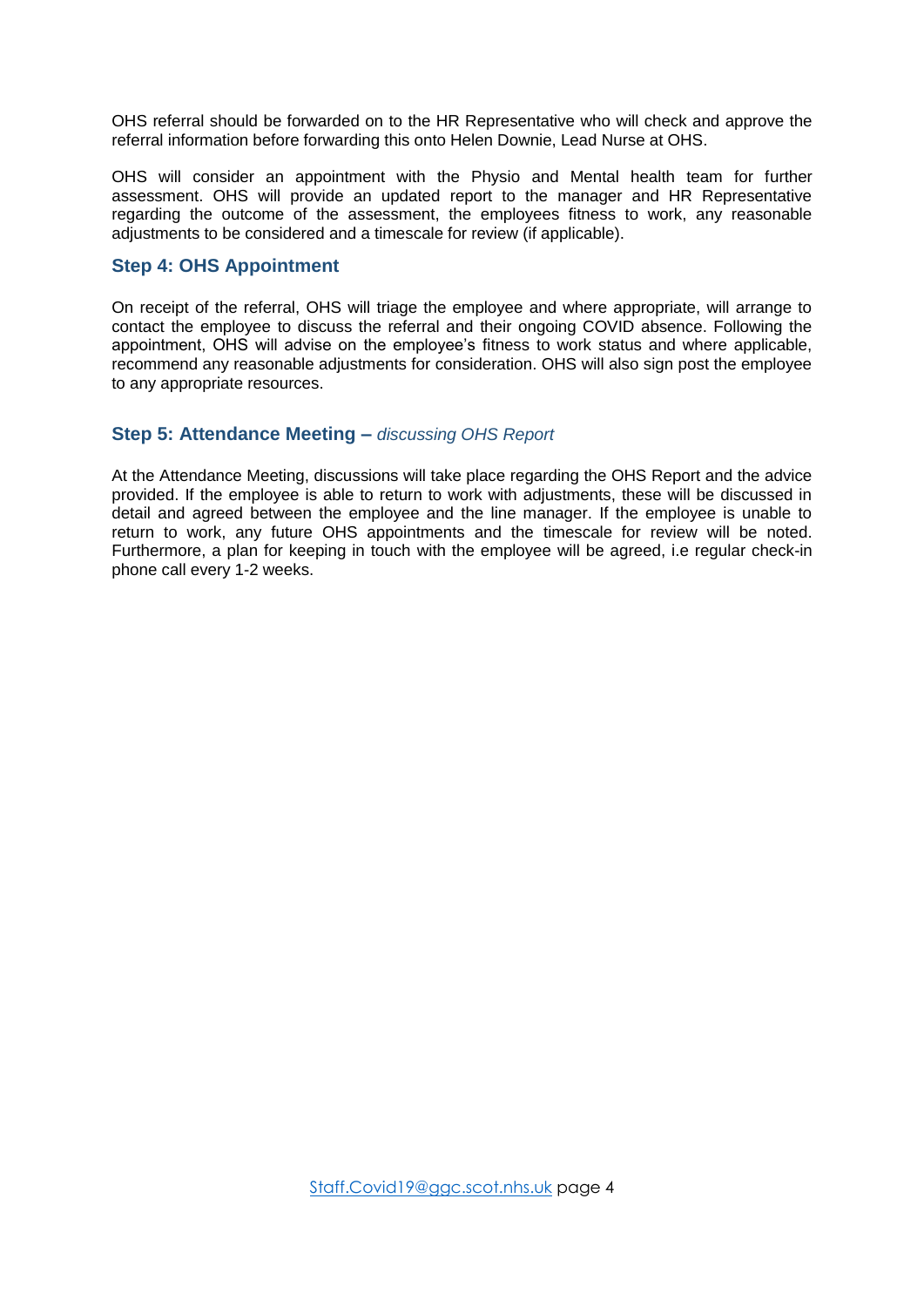#### <span id="page-4-0"></span>**Step 6: Ongoing Attendance Meetings –** *every 4-6 weeks or fit note dependant.*

If the employee continues to be unfit for work then further Attendance Meetings should be arranged.

### <span id="page-4-1"></span>**Long COVID Timeline**

<span id="page-4-2"></span>